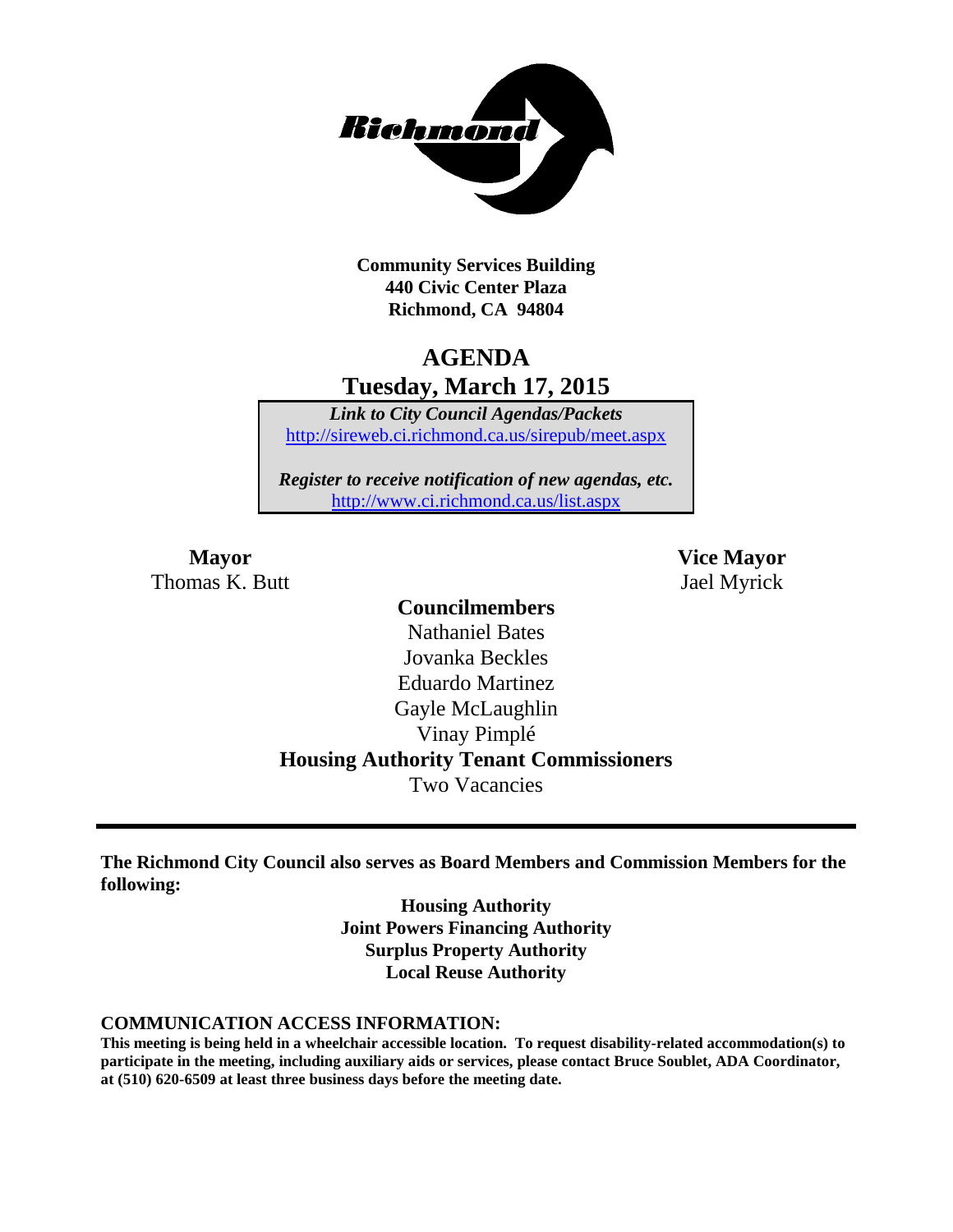# **MEETING PROCEDURES**

The City of Richmond encourages community participation at its City Council meetings and has established procedures that are intended to accommodate public input in a timely and time-sensitive way. As a courtesy to all members of the public who wish to participate in City Council meetings, please observe the following procedures:

**PUBLIC COMMENT ON AGENDA ITEMS:** Anyone who desires to address the City Council on items appearing on the agenda must complete and file a pink speaker's card with the City Clerk **prior** to the City Council's consideration of the item. Once the City Clerk has announced the item and discussion has commenced, no person shall be permitted to speak on the item other than those persons who have submitted their names to the City Clerk. Your name will be called when the item is announced for discussion. **Each speaker will be allowed TWO (2) MINUTES to address the City Council on NON-PUBLIC HEARING items listed on the agenda.**

**OPEN FORUM FOR PUBLIC COMMENT:** Individuals who would like to address the City Council on matters not listed on the agenda or on **Presentations, Proclamations and Commendations, Report from the City Attorney, or Reports of Officers** may do so under Open Forum. All speakers must complete and file a pink speaker's card with the City Clerk **prior** to the commencement of Open Forum. **The amount of time allotted to individual speakers shall be determined based on the number of persons requesting to speak during this item. The time allocation for each speaker will be as follows: 15 or fewer speakers, a maximum of 2 minutes; 16 to 24 speakers, a maximum of 1 and one-half minutes; and 25 or more speakers, a maximum of 1 minute.**

#### **SPEAKERS ARE REQUESTED TO OCCUPY THE RESERVED SEATS IN THE FRONT ROW BEHIND THE SPEAKER'S PODIUM AS THEIR NAME IS ANNOUNCED BY THE CITY CLERK.**

**CONSENT CALENDAR:** Consent Calendar items are considered routine and will be enacted, approved or adopted by one motion unless a request for removal for discussion or explanation is received from the audience or the City Council. A member of the audience requesting to remove an item from the Consent Calendar must first complete a speaker's card and discuss the item with a City staff person who has knowledge of the subject material, prior to filing the card with the City Clerk and **prior to the City Council's consideration of Agenda Review.** An item removed from the Consent Calendar may be placed anywhere on the agenda following the City Council's agenda review.

**CONDUCT AT MEETINGS: Richmond City Council meetings are limited public forums during which the City strives to provide an open, safe atmosphere and promote robust public debate. Members of the public, however, must comply with state law, as well as the City's laws and procedures and may not actually disrupt the orderly conduct of these meetings. The public, for example, may not shout or use amplifying devices, must submit comment cards and speak during their allotted time, may not create a physical disturbance, may not speak on matters unrelated to issues within the jurisdiction of the City Council or the agenda item at hand, and may not cause immediate threats to public safety.**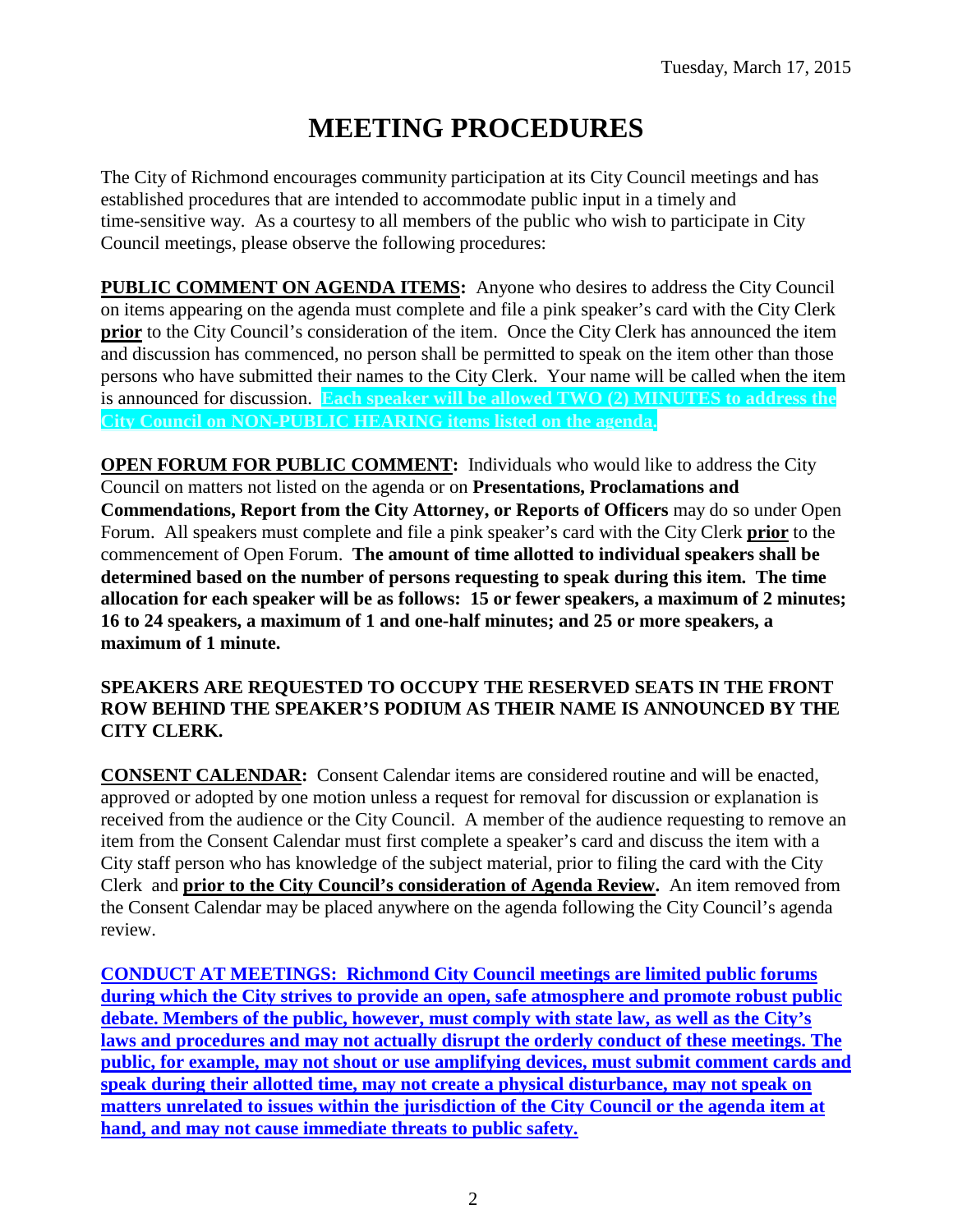Tuesday, March 17, 2015

**CITY HARASSMENT POLICY: The City invites public comment and critique about its operations, including comment about the performance of its public officials and employees, at the public meetings of the City Council and boards and commissions. However, discriminatory or harassing comments about or in the presence of City employees, even comments by third parties, may create a hostile work environment, if severe or pervasive. The City prohibits harassment against an applicant, employee, or contractor on the basis of race, religious creed, color, national origin, ancestry, physical disability, medical condition, mental disability, marital status, sex (including pregnancy, childbirth, and related medical conditions), sexual orientation, gender identity, age or veteran status, or any other characteristic protected by federal, state or local law. In order to acknowledge the public's right to comment on City operations at public meetings, which could include comments that violate the City's harassment policy if such comments do not cause an actual disruption under the Council Rules and Procedures, while taking reasonable steps to protect City employees from discrimination and harassment, City Boards and Commissions shall adhere to the following procedures. If any person makes a harassing remark at a public meeting that violates the above City policy prohibiting harassment, the presiding officer of the meeting may, at the conclusion of the speaker's remarks and allotted time: (a) remind the public that the City's Policy Regarding Harassment of its Employees is contained in the written posted agenda; and (b) state that comments in violation of City policy are not condoned by the City and will play no role in City decisions. If any person makes a harassing remark at a public meeting that violates the above City policy, any City employee in the room who is offended by remarks violating the City's policy is excused from attendance at the meeting. No City employee is compelled to remain in attendance where it appears likely that speakers will make further harassing comments. If an employee leaves a City meeting for this reason, the presiding officer may send a designee to notify any offended employee who has left the meeting when those comments are likely concluded so that the employee may return to the meeting. The presiding officer may remind an employee or any council or board or commission member that he or she may leave the meeting if a remark violating the City's harassment policy is made. These procedures supplement the Council Rules and Procedures relating to disruption of orderly conduct at Council meetings.**

Any law enforcement officer on duty or whose service is commanded by the presiding officer shall be Sergeant-at-Arms of the Council meetings. He/she, or they, shall carry out all orders and instructions given by the presiding officer for the purpose of maintaining order and decorum at the Council meetings (City Council Rules of Procedure and Order Section III F, RMC Section 2.12.030).

**\*\*\*\*\*\*\*\*\*\*\*\*\*\*\*\*\*\*\*\*\*\*\*\*\*\*\*\*\*\*\*\*\*\*\*\*\*\*\*\*\*\*\*\*\*\*\*\*\*\*\*\*\*\*\*\*\*\***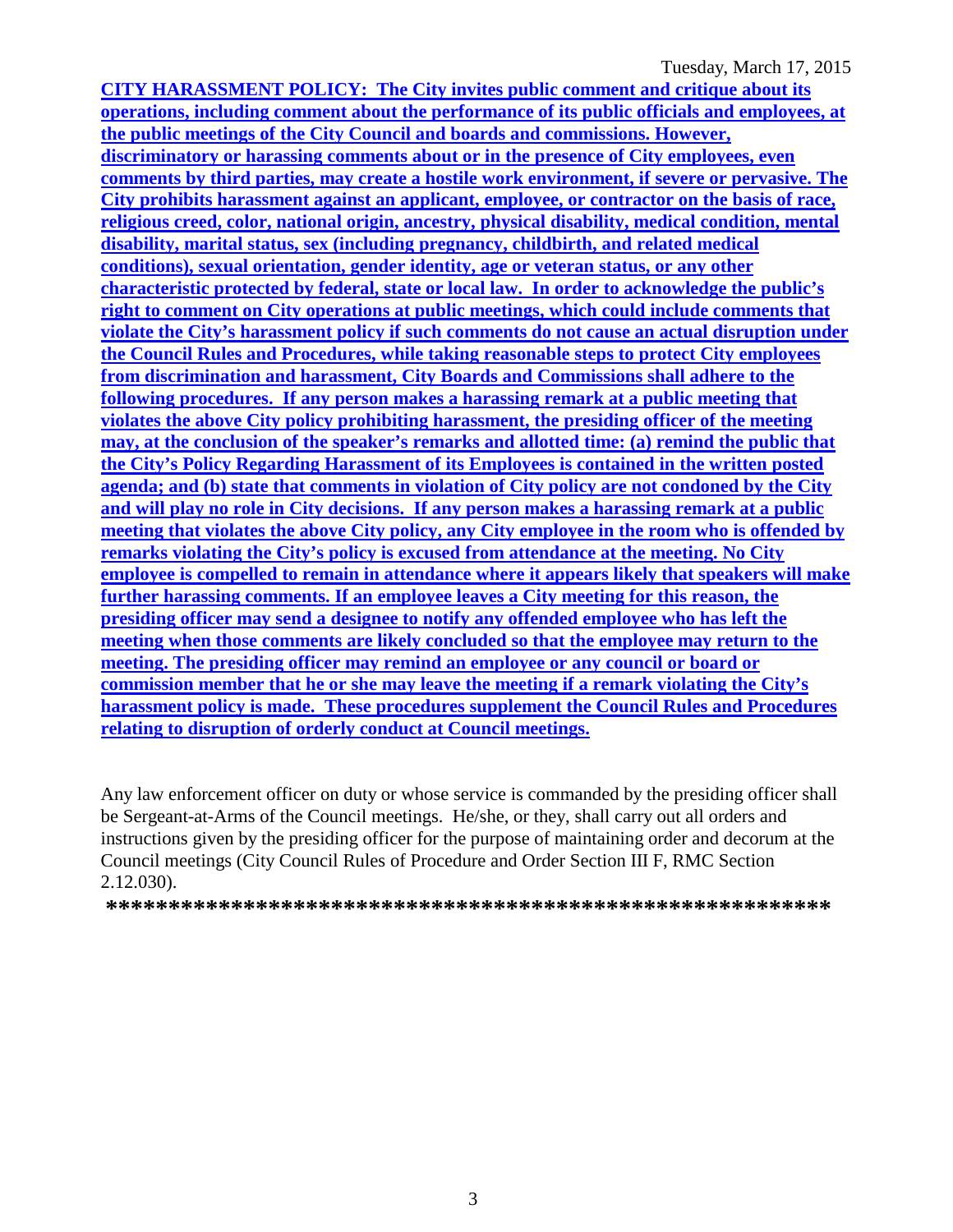# **OPEN SESSION TO HEAR PUBLIC COMMENT ON CLOSED SESSION ITEMS**

5:30 p.m.

- **A. ROLL CALL**
- **B. PUBLIC COMMENT**

#### **C. ADJOURN TO CLOSED SESSION**

# **CLOSED SESSION**

Shimada Room of the Community Services Building

#### **A. CITY COUNCIL**

**A-1.** CONFERENCE WITH LEGAL COUNSEL - EXISTING LITIGATION (Subdivision [a] of Government Code Section 54956.9):

Hernandez vs. City of Richmond et al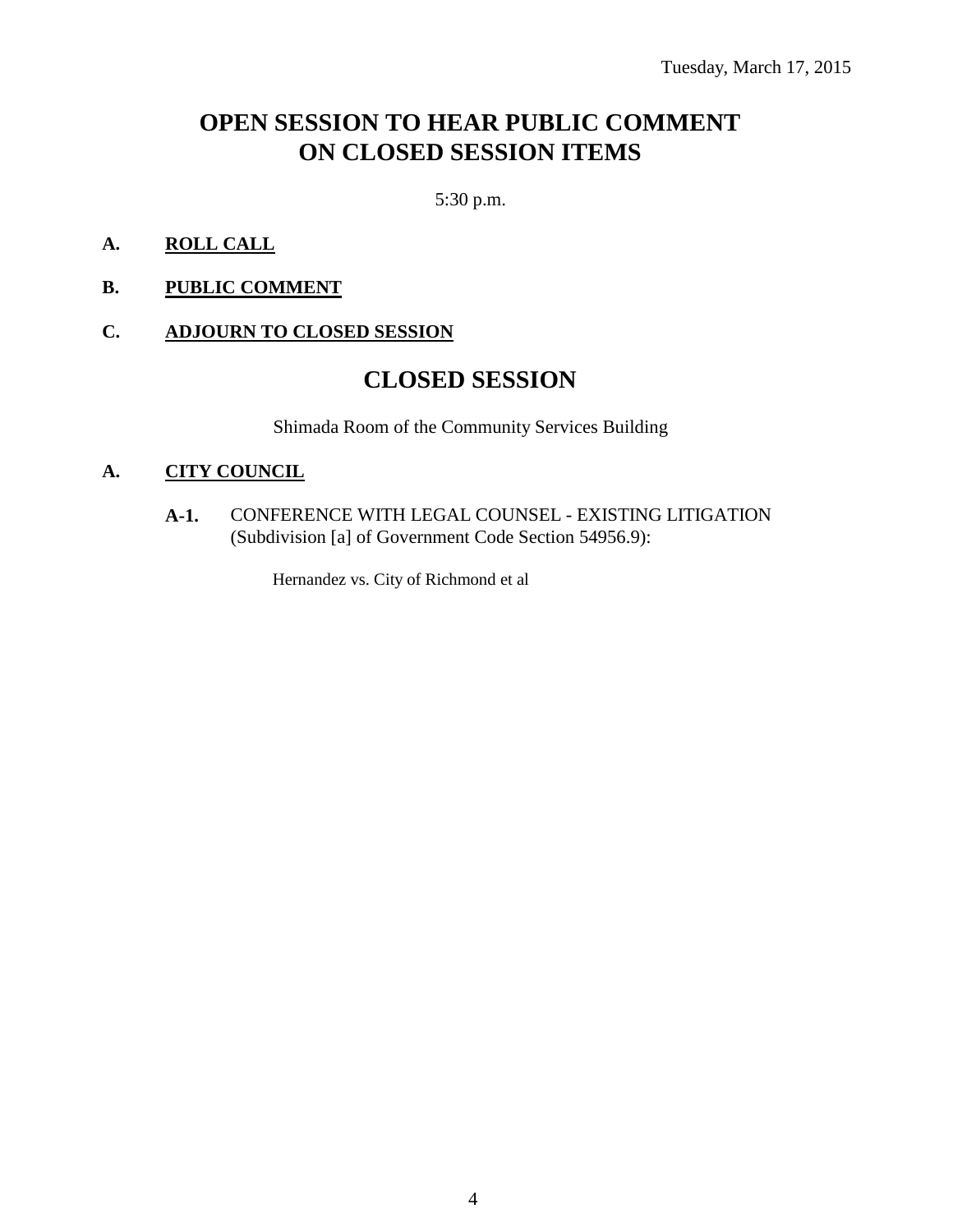# **REGULAR MEETING OF THE RICHMOND CITY COUNCIL**

6:30 p.m.

- **A. PLEDGE TO THE FLAG**
- **B. ROLL CALL**
- **C. STATEMENT OF CONFLICT OF INTEREST**
- **D. AGENDA REVIEW**

#### **E. REPORT FROM THE CITY ATTORNEY OF FINAL DECISIONS MADE DURING CLOSED SESSION**

#### **F. OPEN FORUM FOR PUBLIC COMMENT**

#### **G. CITY COUNCIL CONSENT CALENDAR**

- **G-1.** ADOPT an ordinance (second reading) establishing the wages, salary, and compensation for the new classification of Deputy Fire Chief (Executive Management Salary Range 5.1 \$10,728-\$16,743/month) - Human Resources Management Department (Lisa Stephenson 620-6600).
- **G-2.** APPROVE an agreement with Califa Group, a California public benefit corporation, to provide high speed Internet networking to the Richmond Public Library through fiscal year 2018 with the option to renew for two additional years in an amount not to exceed 22,500 per year, and AUTHORIZE the library director to apply for the California Public Library Broadband Project Grant and accept and appropriate funds if awarded - Library and Cultural Services Department (Katy Curl 620-6554).
- **G-3.** APPROVE an amendment to the existing contract with Malachi Paving & Grading, Inc. for the Miscellaneous Concrete Repairs Fiscal Year 2012/13 - 2013/14 Project, increasing the cost by \$130,000 for a total contract amount of \$750,892 - Engineering Services Department (Yader Bermudez 621-1825/Tawfic Halaby 621-1612).
- **G-4.** APPROVE a three-year contract with CRW Systems, Inc. for licensing, ongoing maintenance, and hosting for the City of Richmond's mobile application in a total amount not to exceed \$64,900, including a one-time licensing cost (\$10,000), and annual hosting fees (\$18,000 for years one and two; \$18,900 in year three) - Information Technology Department (Sue Hartman 620-6874).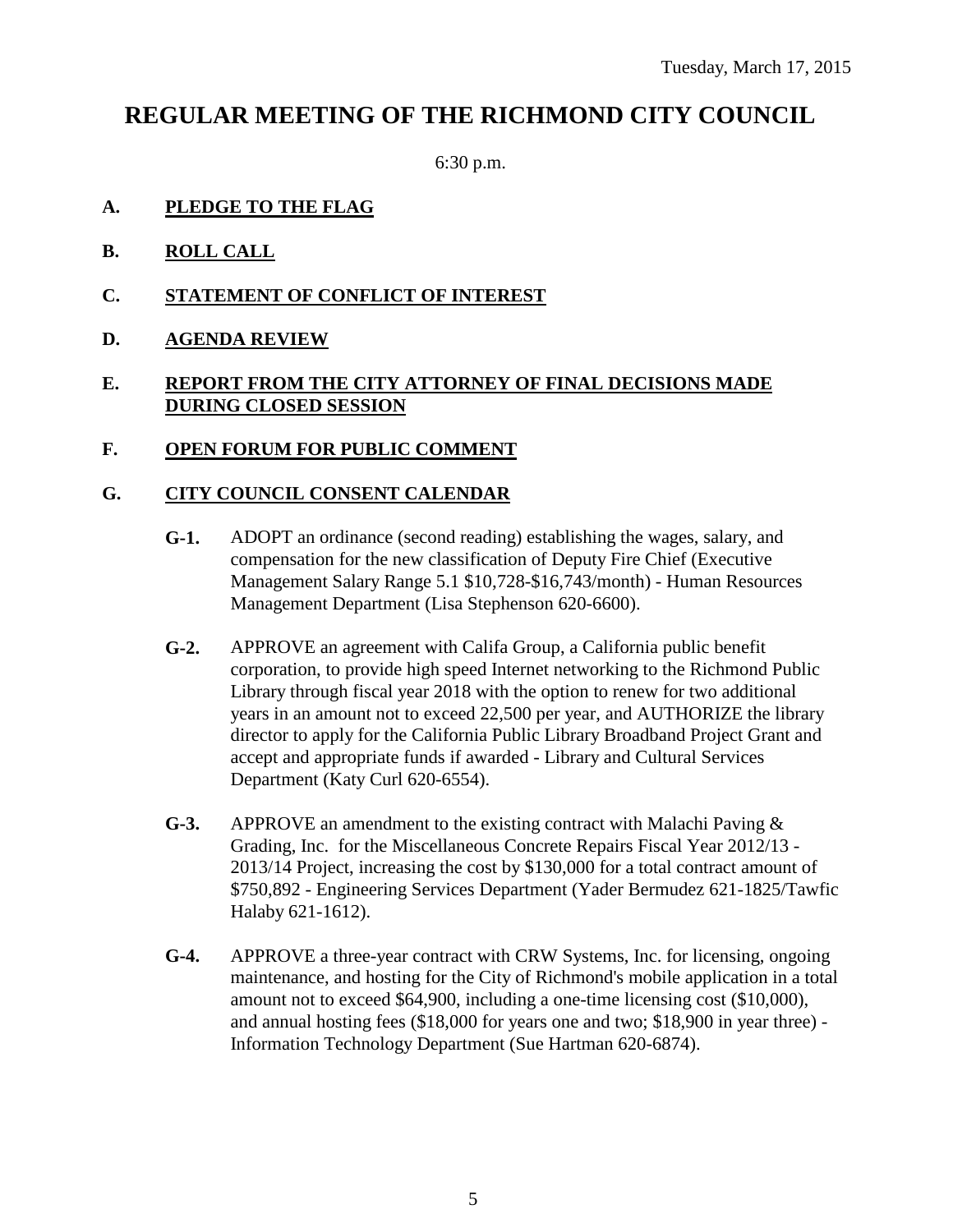- **G-5.** APPROVE a contract with Ellen E. Kersten to implement the objectives of the Digital Health Literacy Project for a period of 19 months in an amount not to exceed \$120,000 beginning April 1, 2015, and ending December 31, 2016 - Library and Cultural Services Department (Katy Curl 620-6554/Sherry Drobner 307-8082).
- **G-6.** ACCEPT a \$75,900 grant from The California Endowment (TCE) in support of the implementation of Richmond's HiAP strategy; authorize the city manager to enter into all required contracts and agreements to facilitate the grant outcome; and appropriate funds into the City Manager's Office budget - City Manager's Office (Bill Lindsay/Shasa Curl 620-6512).
- **G-7.** APPROVE an amendment to the contract with Oakland Private Industry Council to provide additional services as the contracting and vendor pay agent for Individual Training Accounts and On-the-Job Training activities for the Workforce Investment Act Program. The contract term is September 16, 2014, through September 30, 2015. The contract amount will increase by \$155,955.24 for a total contract amount not to exceed \$224,241.24 - Employment and Training Department (Sal Vaca/Rosemary Viramontes 307-8006).
- **G-8.** ADOPT a proposed ordinance (second reading) for zoning text amendments to Section 15.06 of the Sign Ordinance and Chapter 4.04 of the Sign Code - Planning and Building Services Department (Richard Mitchell 620-6706).
- **G-9.** APPROVE the purchase of one SMART electric vehicle from Beshoff Motorcars Mercedes Benz for use in enforcing parking regulations, in an amount not to exceed \$25,720 - Police Department (Chief Chris Magnus 621-1802).
- **G-10.** ADOPT a resolution renewing standing orders/outline agreements for technology related goods and services from ESRI in an amount not to exceed \$25,000 per year for fiscal years 2014-2015 through 2016-2017 - Information Technology Department (Sue Hartman 620-6874).
- **G-11.** APPROVE a contract with the East Bay Center for the Performing Arts to support ongoing performing arts programs and collaborations with the City in an amount not to exceed \$60,000, as included in the adopted fiscal year 2014-15, for the term from January 1, 2015, to June 30, 2015 - Library and Cultural Services Department (Katy Curl 620-6554).
- **G-12.** APPROVE a contract in an amount not to exceed \$60,000 for the NIAD Art Center to support ongoing arts programs and collaborations with the City as allocated in the Fiscal Year 2014-15 operating budget for the period from January 1, 2015, to June 30, 2015 - Library and Cultural Services Department (Katy Curl 620-6554/Michele Seville 620-6952).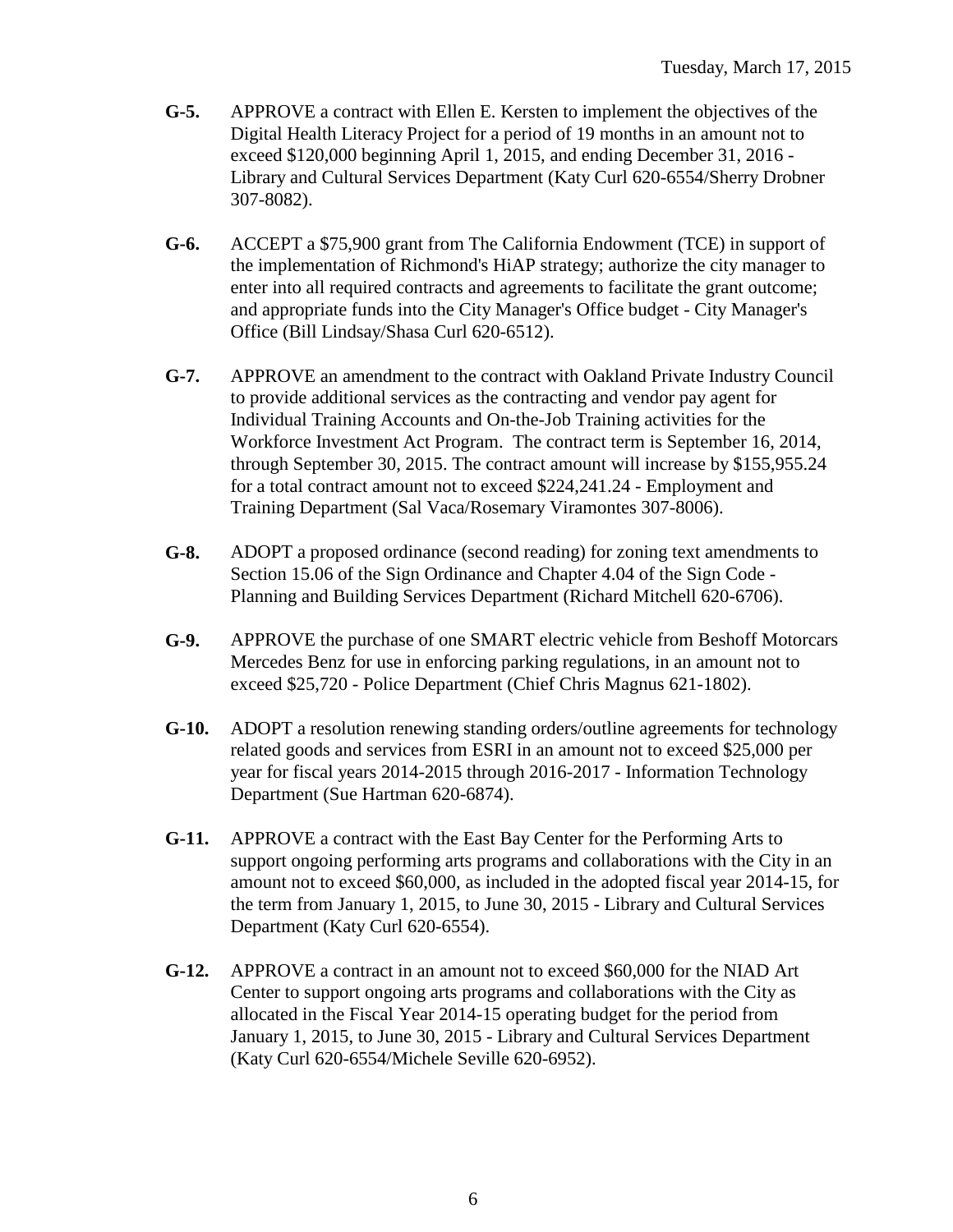- **G-13.** APPROVE a contract with NEMA Construction to install 50 street light poles, to replace old, corroded street light poles in the Fairmede Hilltop Neighborhood, in an amount not to exceed \$63,000.00 - Public Works Department (Yader A. Bermudez 231-3008).
- **G-14.** ADOPT an ordinance (second reading) amending the wages, salary, and compensation for the classification of Fire Chief (Salary Range No.5.2: \$11,800 - \$18,417/month) - Human Resources Management Department (Lisa Stephenson/Donna Newton 620-6600).
- **G-15.** APPROVE the following appointments and re-appointments: Arts and Culture Commission: Rosalle Fay Barnes, new appointment, term expiring January 31, 2019; Design Review Board: Michael Woldemar, re-appointment, term expiring March 17, 2017; Jonathan Livingston, new appointment, term expiring March 17, 2017; Eileen Whitty, re-appointment, term expiring March 17, 2017; Brant Fetter, re-appointment, term expiring March 17, 2017; Housing Advisory Commission: Barbara Sutton, new appointment, term expiring November 1, 2016; Dolores Johnson, re-appointment, term expiring November 1, 2016; John M Thorp Jr., new appointment, term expiring November 1, 2016; Police Commission: David A Brown, new appointment, term expiring November 1, 2017; Therese Barquet, re-appointment, term expiring November 1, 2017; Public Art Advisory Committee: Fletcher Oakes, re-appointment, term expiring January 31, 2017; Dayna Holz, re-appointment, term expiring January 31, 2017; Recreation and Parks Commission: Christa 'Sequoia' Erasmus, new appointment term expiring October 26, 2017; Otheree Christian, new appointment, term expiring October 26, 2017 - Mayor's Office (Mayor Tom Butt 620-6503).
- **G-16.** ADOPT a resolution authorizing service contracts with two firms (Lisa's Word Processing [transcription] and Language People [translation]) for as-needed transcription and translation services, in not to exceed \$100,000 per firm over a five-year period - Planning and Building Services Department (Richard Mitchell 620-6706).

# **H. PUBLIC HEARINGS**

**H-1.** CONSIDER an appeal by Richmore Village/Metro Square Residents of the Planning Commission's APPROVAL of a modification to an existing Conditional Use Permit to change the existing Type 41 Alcoholic Beverage Control (ABC) license (On-Sale Beer and Wine for Bona Fide Public Eating Place) to a Type 47 license (On-Sale General for Bona Fide Public Eating Place) and expand the hours of operation at El Campesino restaurant located at 232 23rd Street and render a decision - Planning and Building Services Department (Richard Mitchell 620-6705).